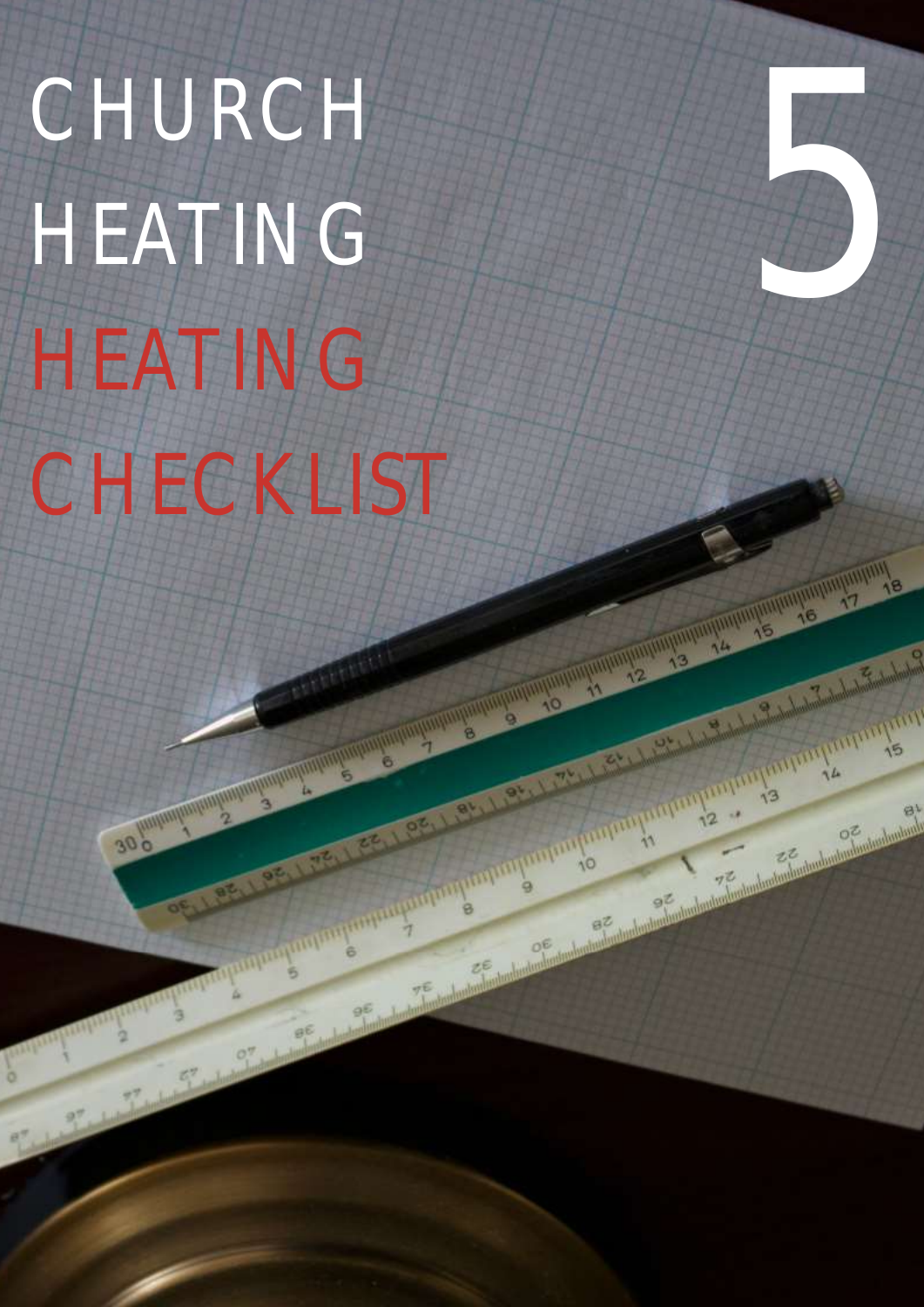# CHURCH HEATING

- 1 PRINCIPLES
- 2 PERSPECTIVES
- 3 APPROACHES
- 4 DECARBONISING AND THE FUTURE OF HEAT
- 5 HEATING CHECKLIST
- 6 PITFALLS
- 7 OPTIONS APPRAISALS AND GETTING ADVICE
- 8 PERMISSION AND REGULATIONS
- 9 COSTS AND FUNDING
- 10 TECHNOLOGIES EXPLAINED
- 11 CASE STUDIES
- 12 SUMMARY FLOWCHART

*This guidance is issued by the Cathedrals Fabric Commission for England pursuant to its powers under section 3(3)(a) of the Care of Cathedrals Measure 2011, and/or by the Church Buildings Council pursuant to its powers under section 55(1)(d) of the Dioceses, Mission and Pastoral Measure 2007. As it is statutory guidance, it must be considered with great care. The standards of good practice set out in the guidance should not be departed from unless the departure is justified by reasons that are spelled out clearly, logically and convincingly.*

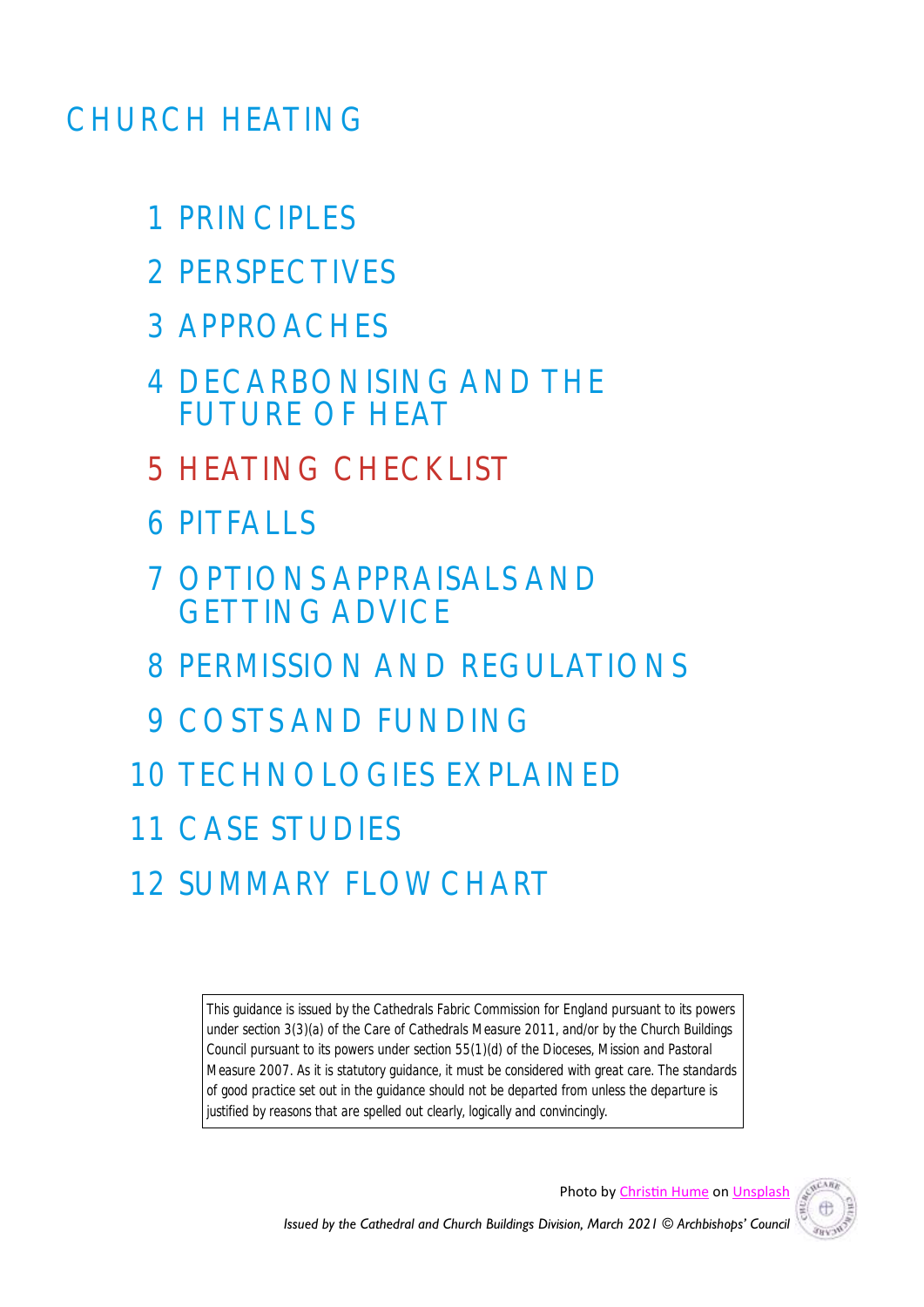## HEATING CHECKLIST: WHAT YOU HAVE, AND WHAT YOU NEED

- 5a Introduction
- 5b People
- 5c System
- 5d Building and fabric
- 5e Performance
- 5f Listing and interiors
- 5g Energy use
- 5h Money
- 5i Constraints
- 5j Advice
- 5k Consultations
- 5l Objectives
- 5m Conclusions

#### 5a Introduction

Before you go any further, you should carefully review your current situation.

What problems are you trying to solve? What do you need the heating system to *do* for you? What are your constraints?

Use our heating checklist – over the next few pages – to record your information, and then discuss the results with your PCC.

Only answer those questions which are relevant to you.

If you don't know the answer to something, keep going and complete the parts you can. Revisit the trickier parts later.

When you ask for advice, from your DAC or a paid heating advisor, show them this checklist. It will help them understand your situation, and give you better advice, faster.



Every church is different. Work out what you have and what you need. RIght: **Harrogate, St Wilfred**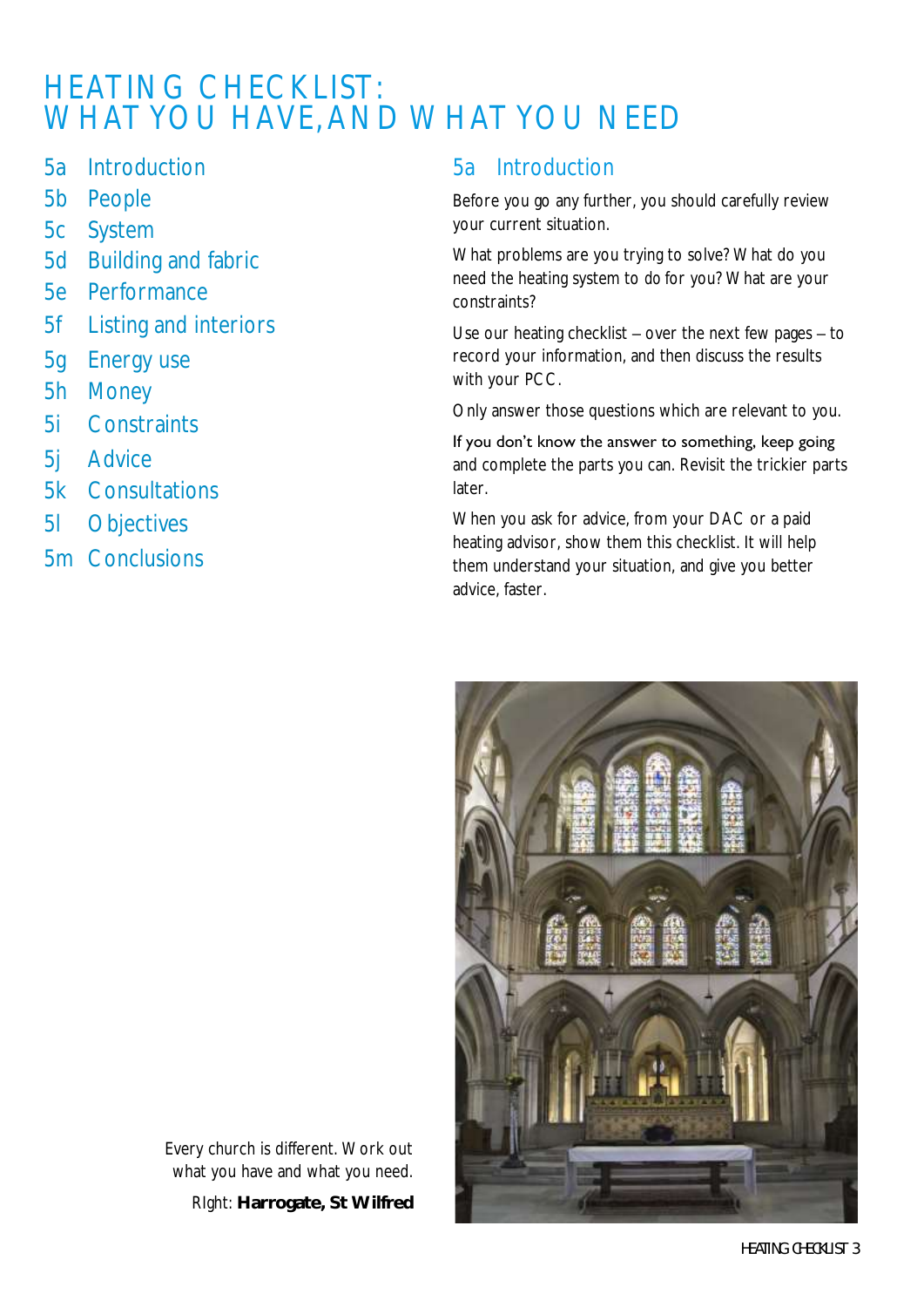### 5b People

| What do users need, now & in the future? What causes discomfort?                                                                                      |  |
|-------------------------------------------------------------------------------------------------------------------------------------------------------|--|
| Currently, when is the church regularly used during the<br>week for church purposes?<br>What is the pattern of services? What areas do they use?      |  |
| Currently, when is the church regularly used during the<br>week for community purposes?<br>What is the pattern of activities? What areas do they use? |  |
| Do these regular users have particular needs; for example<br>are there small children, or elderly people who need to<br>be a little warmer?           |  |
| Are church users in the main seated, or are they moving<br>around the building?                                                                       |  |
| Currently, what are the occasional uses of the church, for<br>example for weddings and concerts?                                                      |  |
| Do visitors drop in? For how long? Are they generally<br>dressed for a relatively cool church, or in lightweight<br>clothes?                          |  |
| Are church users comfortable in our building currently? If<br>not, what causes them discomfort?                                                       |  |
| Who complains, and why?                                                                                                                               |  |
| In the future, what changes do we expect to see to the<br>patterns, above?                                                                            |  |
| In the future, when we have a heating system that better<br>meets our users' needs, what do we want to be different?                                  |  |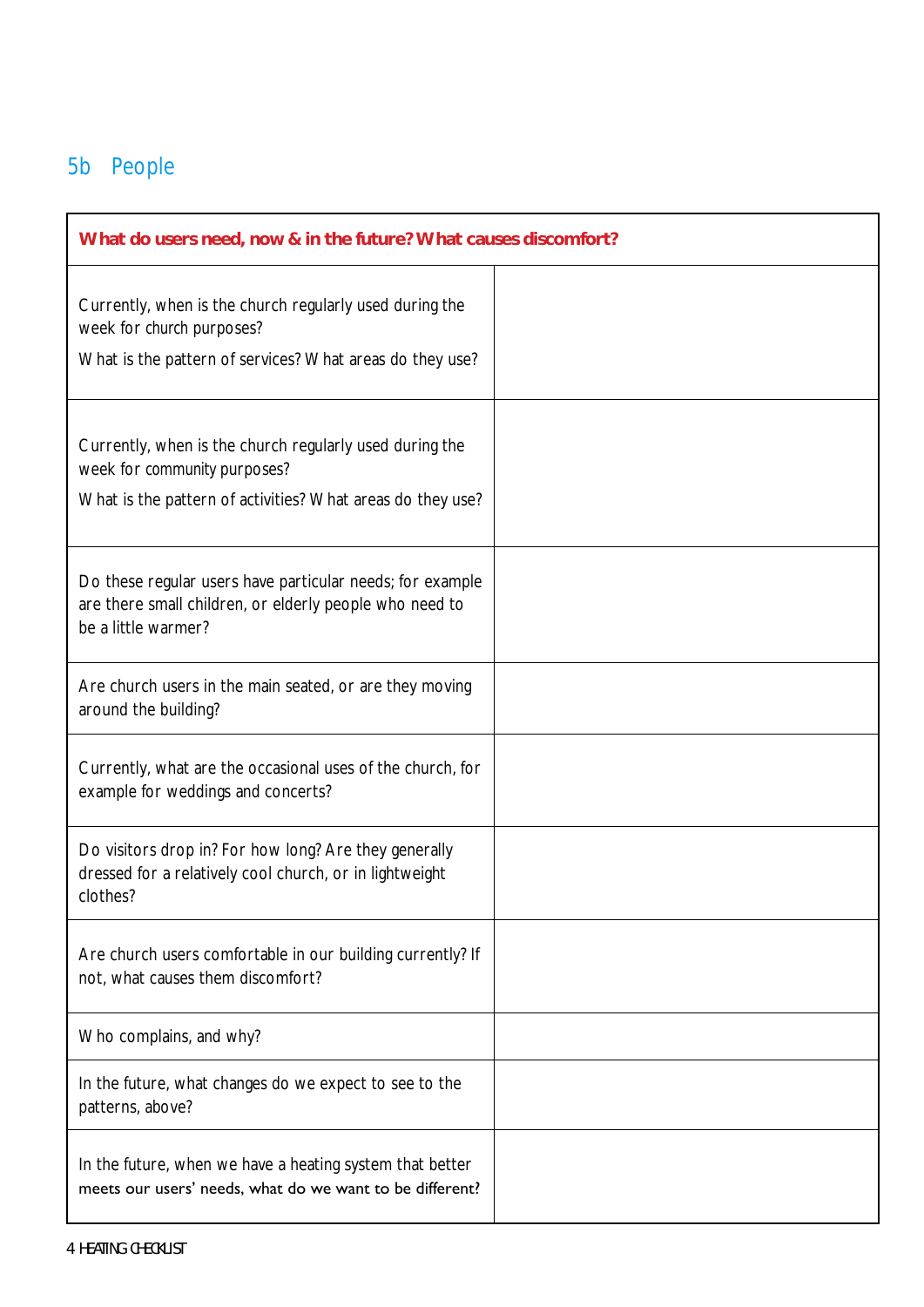## 5c System

| What do we have now, and what needs changing? How long will it last?                                 |  |
|------------------------------------------------------------------------------------------------------|--|
| What heating equipment is already<br>installed? Boilers, radiators, portable<br>heaters, etc.        |  |
| Do we have a plan of the heating?<br>(If yes, make it available to any advisors<br>you consult.)     |  |
| What condition is our current heating<br>system in?                                                  |  |
| What is its likely lifetime? Is there a plan<br>for when the boiler breaks down?                     |  |
| Overall, does it do what is needed?<br>If not, what do we want it to do, that it<br>can't do now?    |  |
| Do we think it could it be adapted to<br>achieve greater efficiency and a lower<br>carbon footprint? |  |
| Do we think there is a better solution,<br>with which we could replace it?                           |  |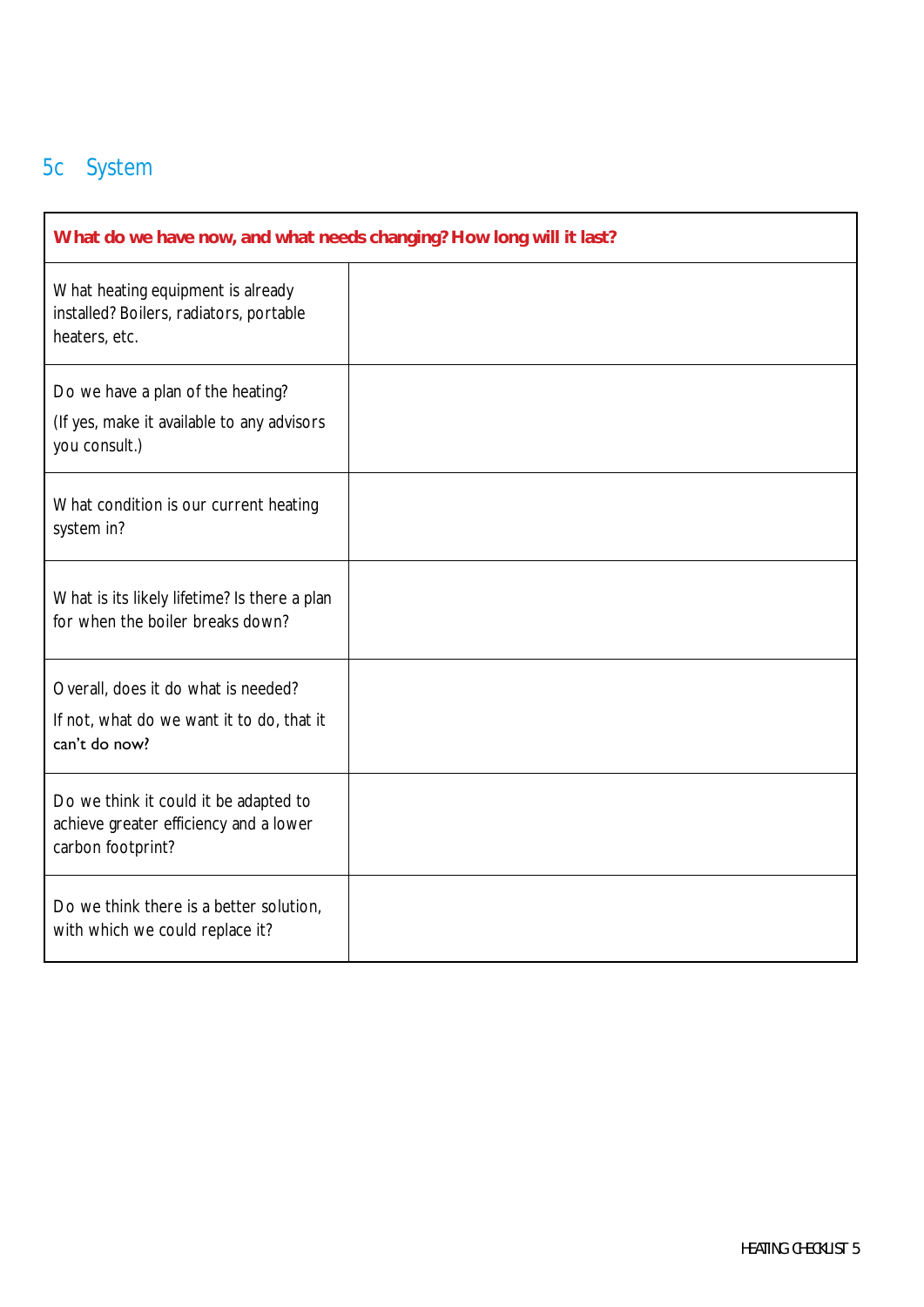## 5d Building and fabric

| Where is there heat loss and can we reduce it?                                                                                                                                        |  |
|---------------------------------------------------------------------------------------------------------------------------------------------------------------------------------------|--|
| Are there cold, draughty spots? What causes them?<br>(Poorly fitting doors? Broken or poorly closing<br>windows? Air being drawn up to the tower or belfry?                           |  |
| Where does heat 'leak' from the building; consider the<br>tower, windows, walls, and doors.                                                                                           |  |
| What ability do we have to reduce heat loss, for<br>example through draught-proofing, insulation, or soft<br>furnishings?                                                             |  |
| Do we have an asbestos plan of the building? (If yes,<br>make this available for any advisors you consult. If not,<br>you need one.)<br>Does it affect our options?                   |  |
| Is the building generally well maintained? Are there any<br>defects highlighted in the most recent QI report which<br>should be addressed before introducing a new heating<br>system? |  |
| Are there areas where water condenses on surfaces,<br>when the building cools down?                                                                                                   |  |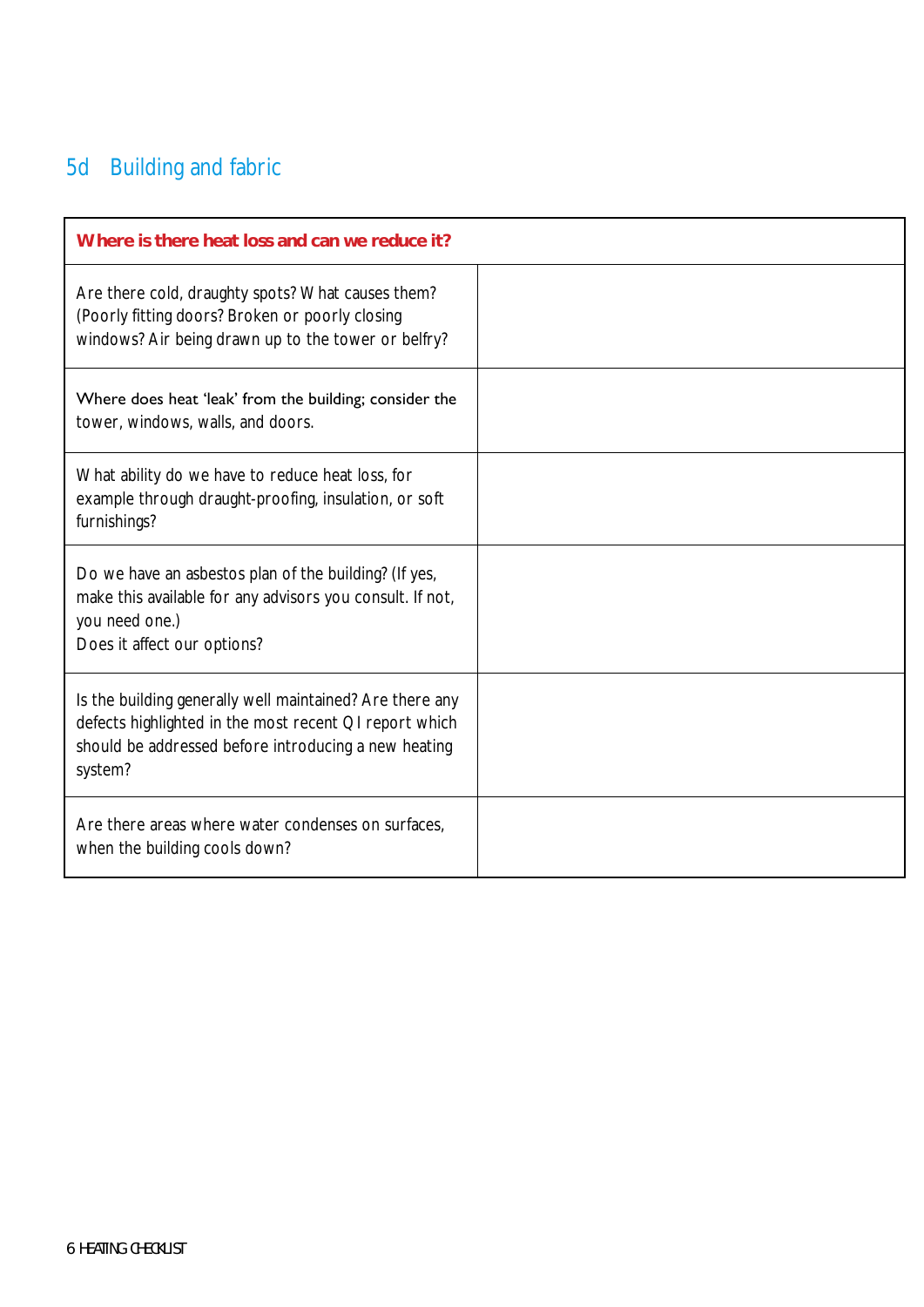#### 5e. Performance

| How well to the people, systems, and building interact?                                                                          |  |
|----------------------------------------------------------------------------------------------------------------------------------|--|
| What temperature(s) do we currently set our<br>thermostats to, and why?                                                          |  |
| What times of the week does the heating<br>system currently run, and why?                                                        |  |
| When we turn on the heating, how long does<br>the building take to come up to temperature?                                       |  |
| When we turn on the heating, and warm air<br>starts to rise, does it displace cold air and cause<br>discomfort elsewhere?        |  |
| When we turn off the heating, how long does<br>the building take to cool back down?                                              |  |
| Considering the above, are the heating timings<br>optimised for the uses of the building? How do<br>we know?                     |  |
| Who has control over the programming of the<br>heating system? Does the current system work<br>well for them?                    |  |
| When we have an unexpected meeting or<br>event, is the system responsive enough?                                                 |  |
| Are the controls user friendly? Are they well<br>understood?                                                                     |  |
| How does the temperature and humidity vary<br>during the week and year? (You can measure<br>this with inexpensive data loggers.) |  |
|                                                                                                                                  |  |

*Note: Levels of relative humidity should be kept at 40-70% RH and ideally 45-55%. Below 40%, loss of moisture causes damage to pores in wood. Above 70% allows moulds to develop and insect infestations to proliferate.)*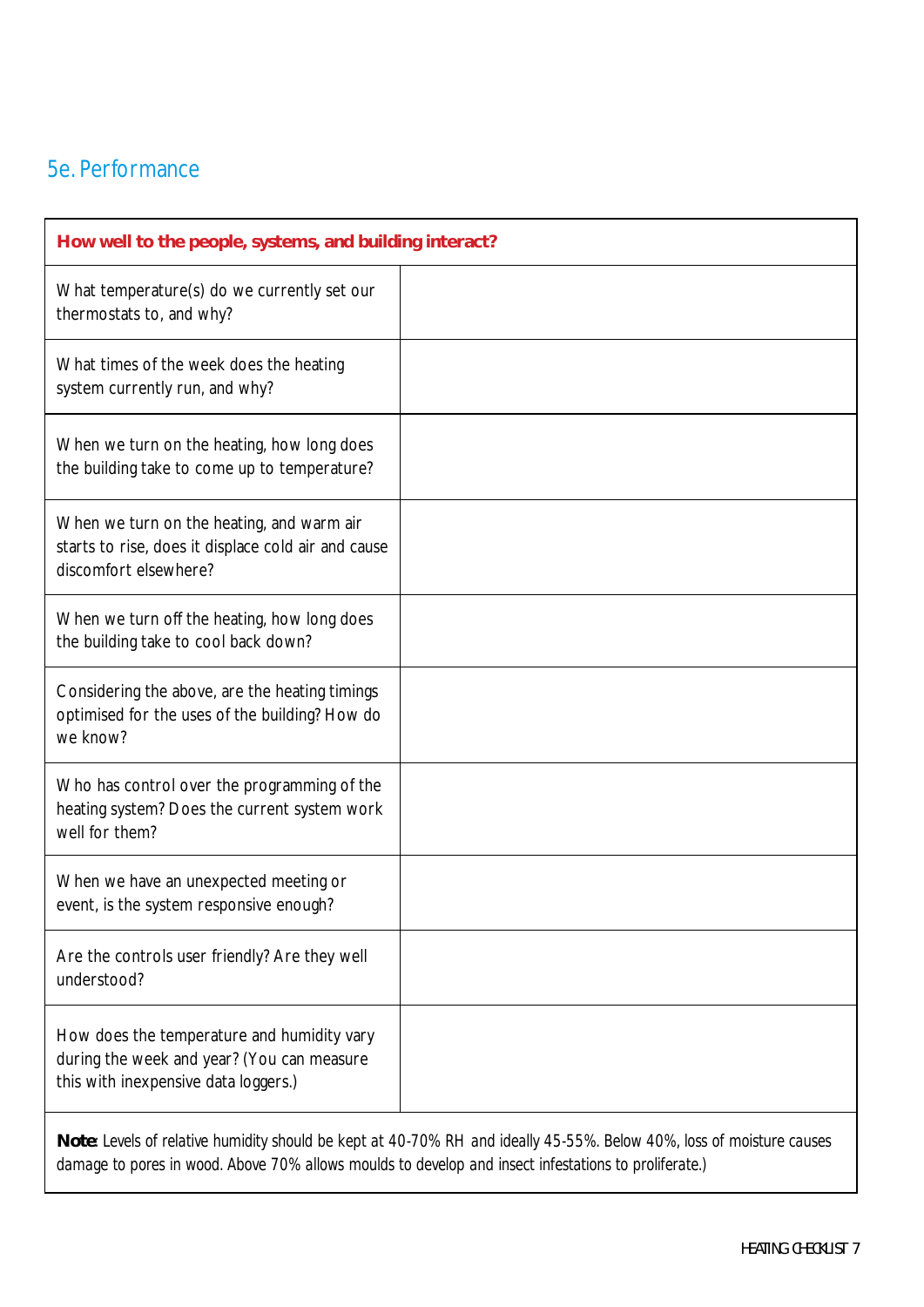## 5f Listing and interiors

| What fragile or precious objects/materials do we have, and what needs special care?                                                                                                                                                                                                             |  |
|-------------------------------------------------------------------------------------------------------------------------------------------------------------------------------------------------------------------------------------------------------------------------------------------------|--|
| What listing is our church? What features of the church<br>contribute to this listing?                                                                                                                                                                                                          |  |
| What does our building contain in terms of historic fabric,<br>timber elements (such as screens, pews or altarpieces),<br>pipe organs, wall or other paintings, or other items which<br>will require special consideration?                                                                     |  |
| At what rate does our building heat up and cool down?<br>(More than 2°C temperature rise per hour is considered<br>damaging to fabric.)                                                                                                                                                         |  |
| Are wall-mounted panel heaters a realistic option, or do<br>historic fabric or finishes<br>prevent this?                                                                                                                                                                                        |  |
| Are pew heaters a realistic option; i.e. you have pews, and<br>the pews are not historic (pre 18C)?                                                                                                                                                                                             |  |
| Is digging in the grounds to install a ground source heat<br>pump a realistic option? They are much harder to install if<br>burials surround the church, although not impossible.<br>(There are two options for the pipework; snaking pipwork<br>near ground level or deep vertical boreholes.) |  |
| Is under floor heating a realistic option? Historic floors<br>should generally not be lifted.                                                                                                                                                                                                   |  |
| Are there monuments or brasses which would be affected<br>by having heaters or<br>heating pipes close to them?                                                                                                                                                                                  |  |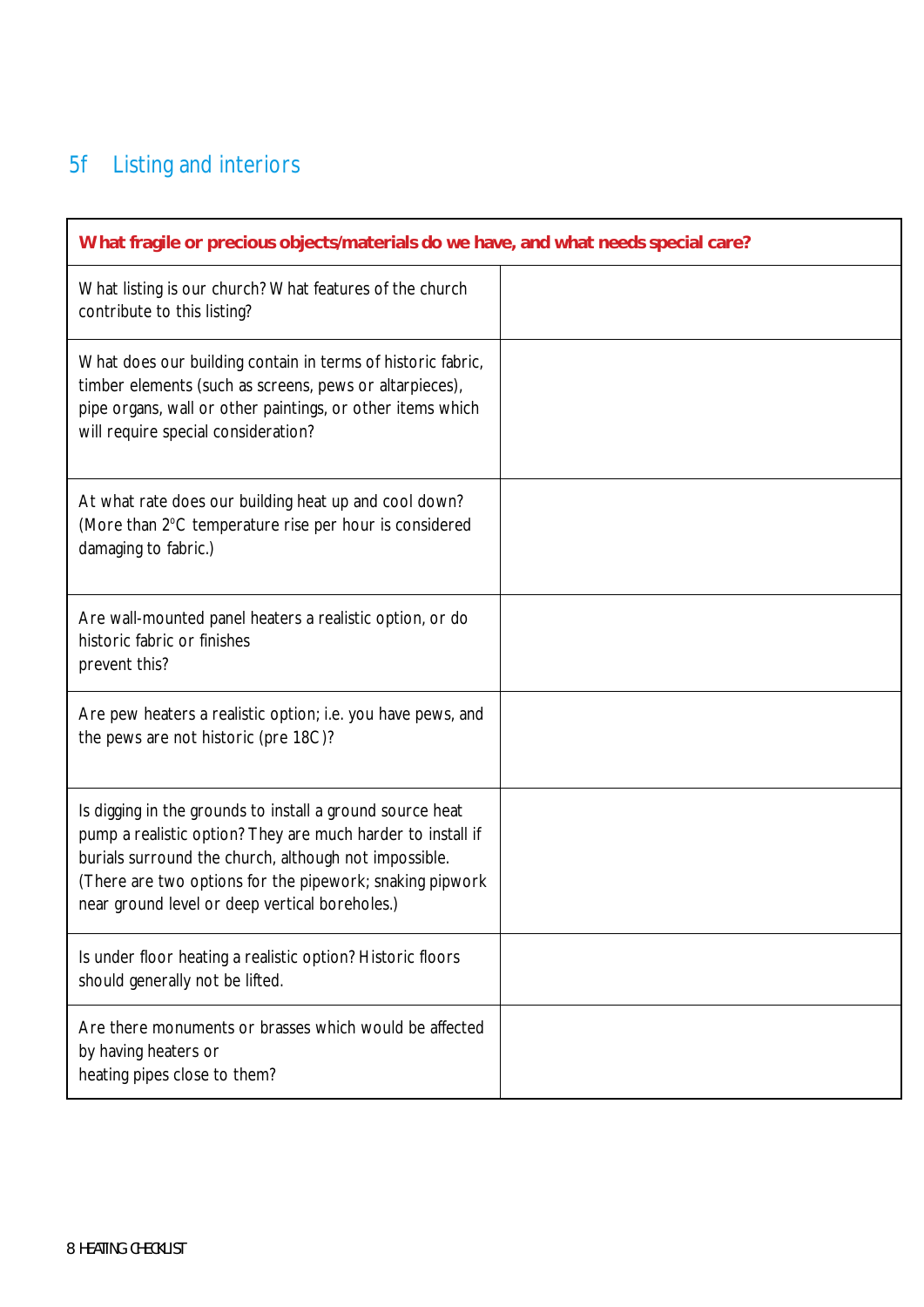### 5g Energy use

| What is our current energy use, utility cost, and carbon footprint?                                                                  |  |
|--------------------------------------------------------------------------------------------------------------------------------------|--|
| What is the annual usage of oil / gas / electricity?<br>(litres or kWh per year)                                                     |  |
| What is the annual spend on oil / gas / electricity?                                                                                 |  |
| Who reads the meters, and how often?                                                                                                 |  |
| How is information about energy use shared with the<br>church community?                                                             |  |
| What is our gross carbon footprint? (This can be<br>calculated quickly using the Church of England Energy<br>Footprint Tool online.) |  |
| What is our net carbon footprint? (Use the Energy<br>Footprint Tool online.)                                                         |  |
| What are our two energy efficiency ratings, from A+<br>to G? (Use the Energy Footprint Tool online.)                                 |  |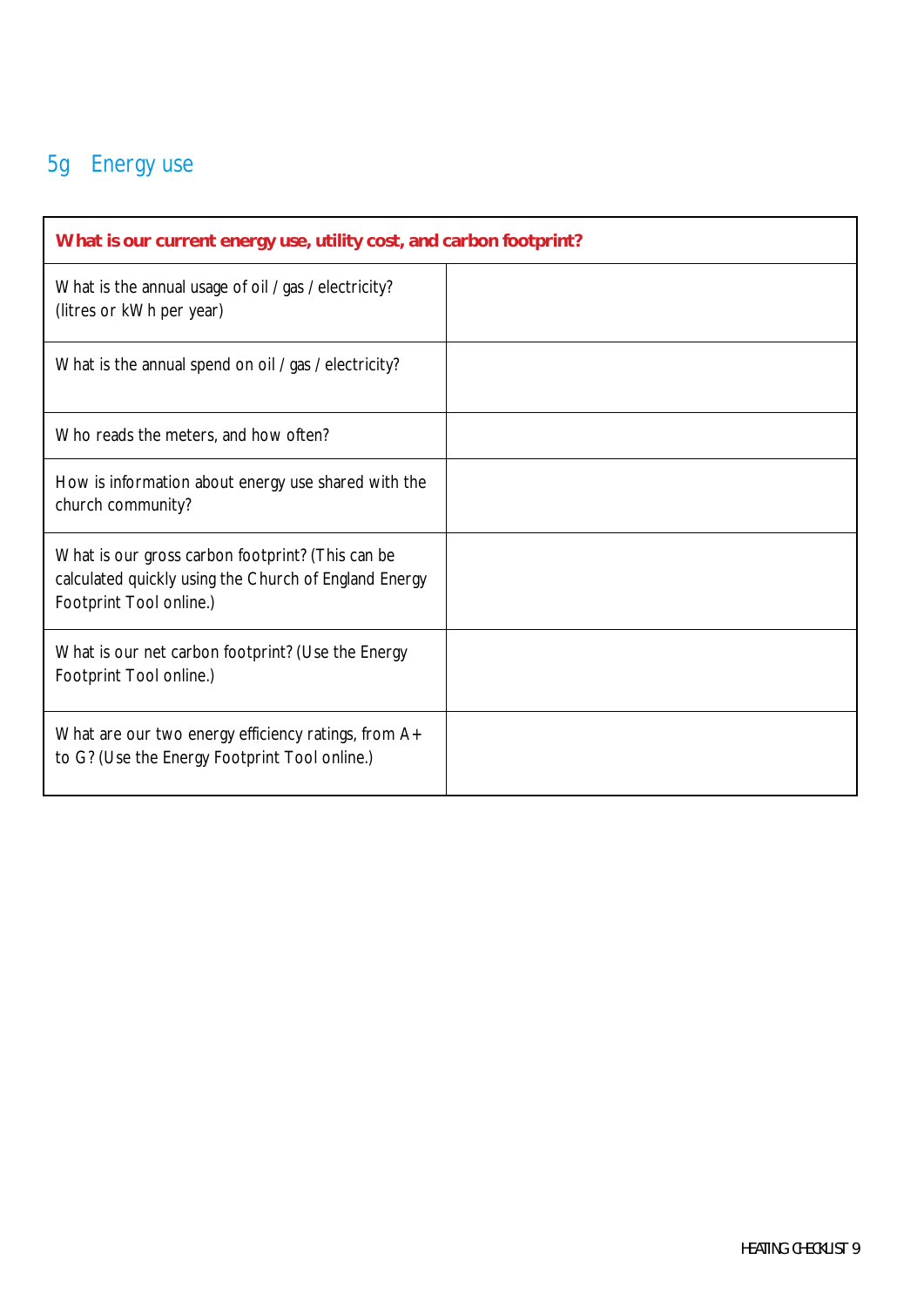### 5h Money

| What budget do we have for up-front capital, for maintenance over time, for<br>running costs every year, and for future replacement? |  |
|--------------------------------------------------------------------------------------------------------------------------------------|--|
| What budget has the PCC set for replacing the heating<br>system?                                                                     |  |
| What amount can the church realistically afford to<br>spend on maintenance, over (say) the next ten years?                           |  |
| What amount can the church realistically afford each<br>year for utility bills?                                                      |  |
| What amount can the church realistically afford to<br>invest in a 'sinking fund' for the systems' eventual<br>replacement?           |  |
| If we need expert advice, what budget has the PCC<br>authorised for advisors?                                                        |  |

#### 5i Constraints

| What connection do we have to utilities? What space constraints are there?                                                                                                                                                            |  |  |
|---------------------------------------------------------------------------------------------------------------------------------------------------------------------------------------------------------------------------------------|--|--|
| Are we connected to gas? If not, is it possible?                                                                                                                                                                                      |  |  |
| Are we connected to electricity? Single phase or three<br>phase? What load can the system take, and what could<br>it be expanded to?                                                                                                  |  |  |
| Has our QI report recommended improvements?                                                                                                                                                                                           |  |  |
| What space is there within our boiler room for change<br>in the size of equipment? Are there any other suitable<br>locations?                                                                                                         |  |  |
| Is biomass a realistic option? It generally requires room<br>for a storage hopper for the wood pellets. It may not<br>be allowed in some areas due to the Clean Air Act. It<br>will require weekly attention and regular maintenance. |  |  |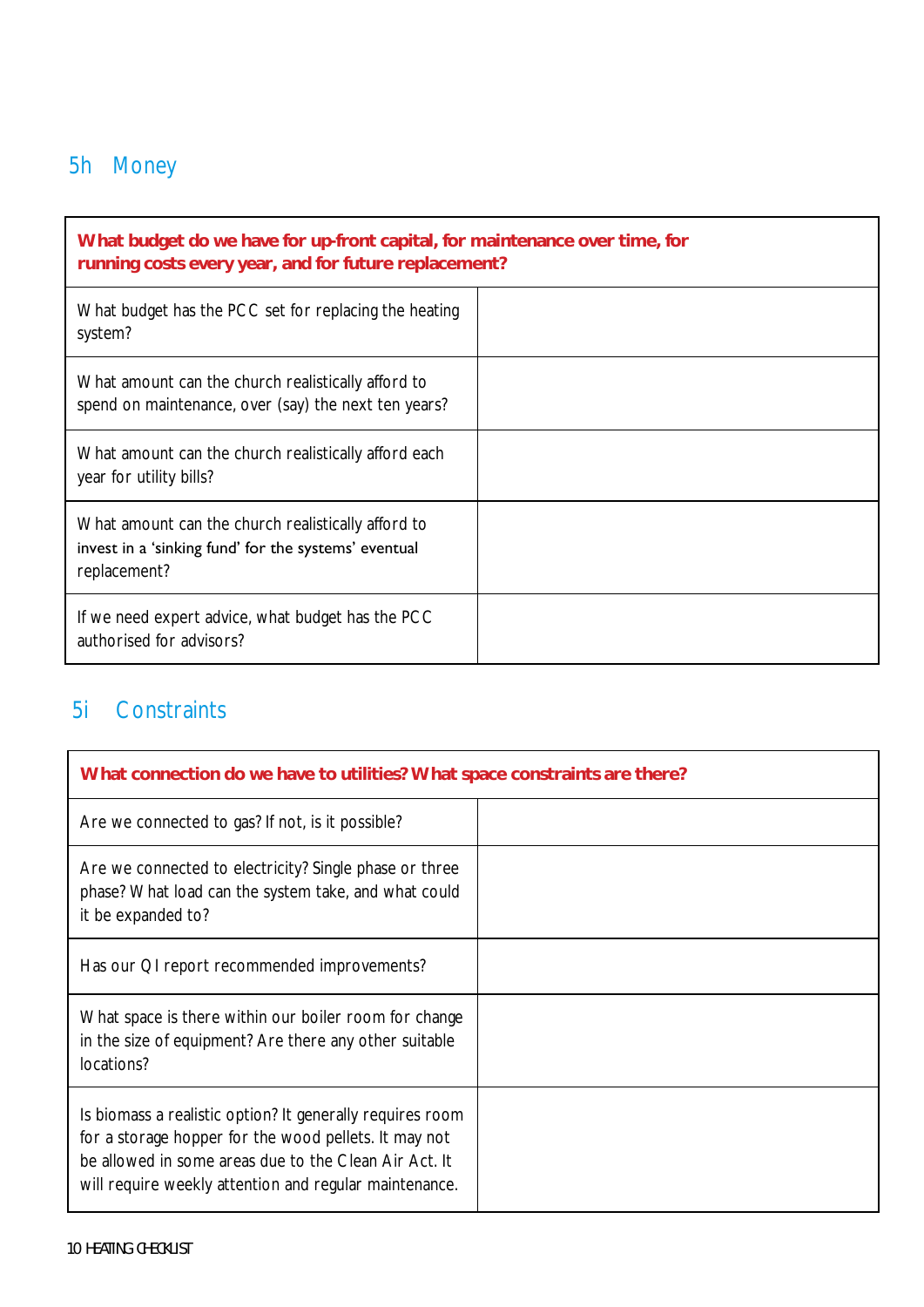### 5j Advice

| Who can we ask, or commission, for advice?                                                                                                                                       |  |  |
|----------------------------------------------------------------------------------------------------------------------------------------------------------------------------------|--|--|
| What advice do we need, to help us choose the right<br>heating system (including conserving any historic<br>fabric / interiors)? What questions don't we know the<br>answers to? |  |  |
| Have we had an energy audit? If yes, what did it rec-<br>ommend? If not, could we commission one? (Parish<br>Buying offers them as do some dioceses.)                            |  |  |
| Does the DAC have a heating or sustainability advi-<br>sor, who can offer up-to-date guidance to us on low<br>and zero carbon technologies?                                      |  |  |
| Is there anyone on our PCC who is expert and up-to-<br>date in this area?                                                                                                        |  |  |
| Can our QI recommend an advisor?                                                                                                                                                 |  |  |
| If you need advice and it is not available from the sources above, try the CIBSE directory: https://www.cibse.org/building-                                                      |  |  |

*[services/find-a-specialist.](https://www.cibse.org/building-services/find-a-specialist) There is more on this in the next section, on Options Appraisals.*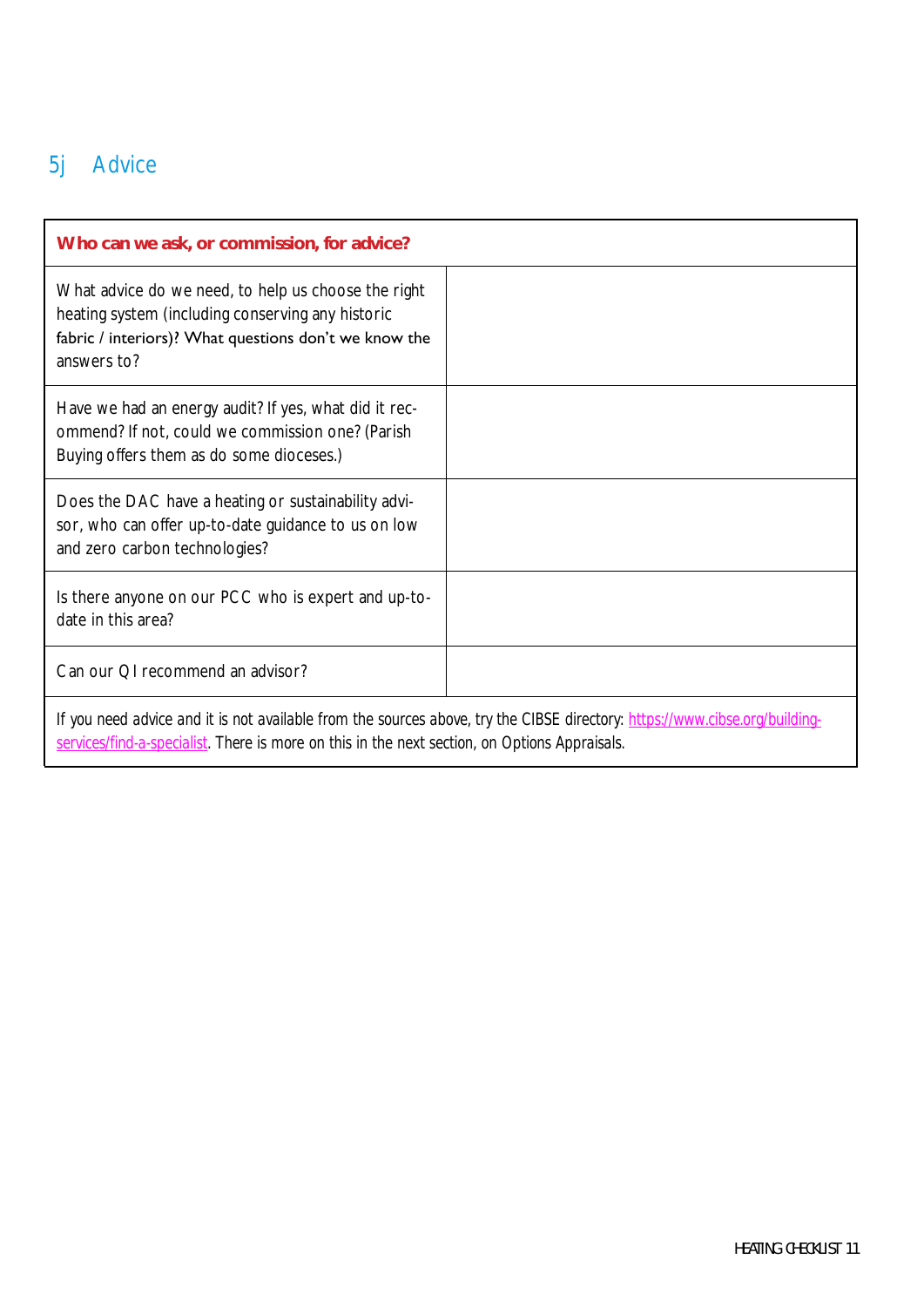#### 5k Consultations

| Who do we need to involve, and when?                                                                                                 |  |
|--------------------------------------------------------------------------------------------------------------------------------------|--|
| Which church users should we speak to about our heating system (for<br>example regular hirers or tenants)?                           |  |
| Which church volunteers and staff should we speak to (for example<br>the treasurer, church wardens, youth leaders, and PCC members)? |  |
| Who in the deanery and diocese should we speak to (for example the<br>DAC Secretary, Diocesan Environment Office, and Archdeacon)?   |  |
| Which external organisations should we speak to (for example the<br>amenity societies)?                                              |  |
| Do we need to consult the local planning authority?                                                                                  |  |

### 5l Objectives

| Overall, how important are the following to us?                                                                                    | Top three | <b>High</b> | Medium | LOW |
|------------------------------------------------------------------------------------------------------------------------------------|-----------|-------------|--------|-----|
| Environmental factors (For example, cutting our carbon footprint<br>by reducing our energy use and/or switching to a cleaner fuel) |           |             |        |     |
| Conservation of our historic interiors                                                                                             |           |             |        |     |
| Making church users comfortable in the building                                                                                    |           |             |        |     |
| Increasing lettings income                                                                                                         |           |             |        |     |
| Capital cost                                                                                                                       |           |             |        |     |
| Maintenance cost                                                                                                                   |           |             |        |     |
| Running cost                                                                                                                       |           |             |        |     |
| Replacement cost                                                                                                                   |           |             |        |     |
| Ease of use                                                                                                                        |           |             |        |     |
| Reliability                                                                                                                        |           |             |        |     |